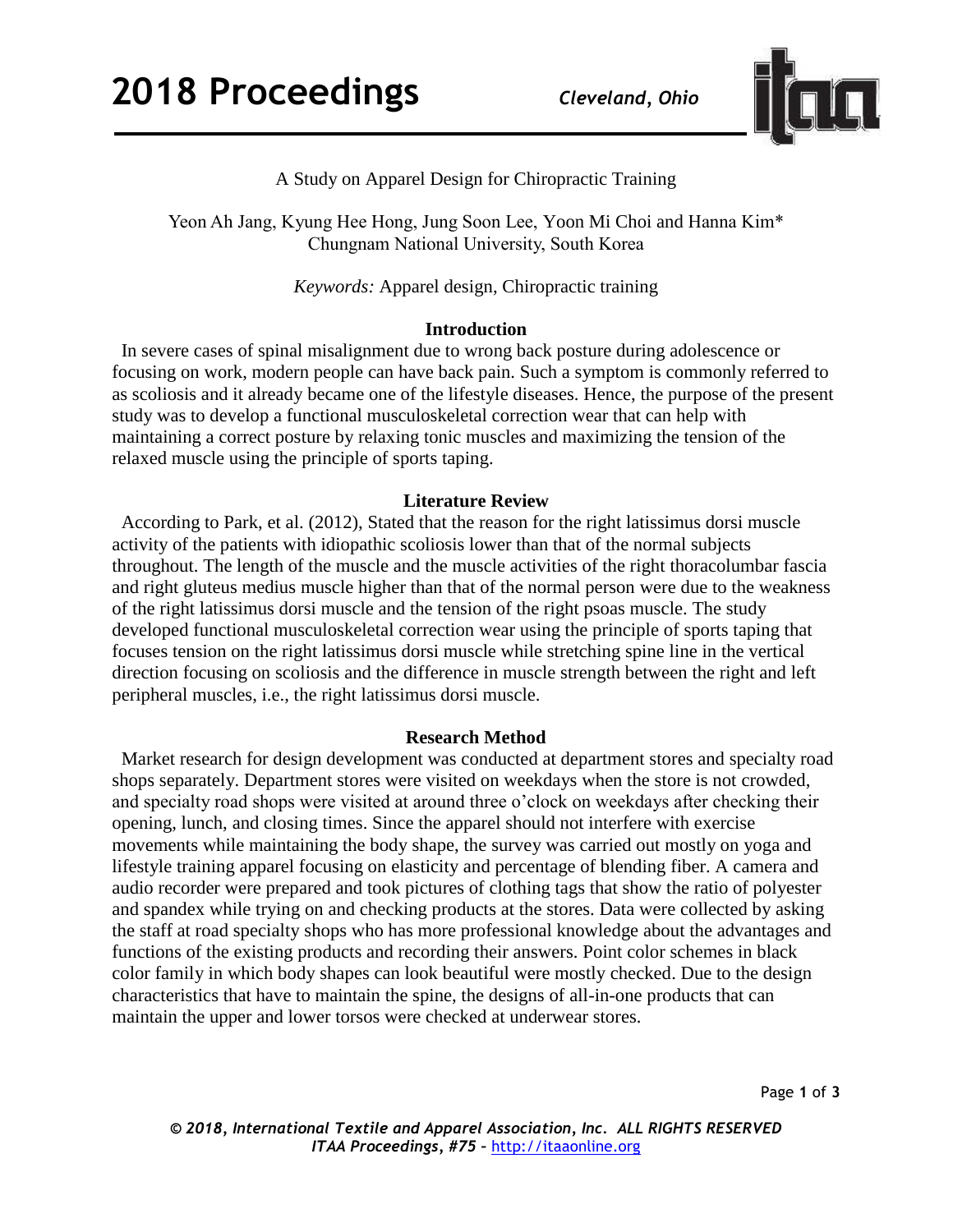## **Results & Discussion**

The existing products were evaluated for their designs to be adopted including the material, integrated into the new design, and then modified and supplemented, and the following chiropractic apparel design was drawn (Table 1). An all-in-one design that wraps around the hips and upper thighs for easy counterbalancing between the upper and lower body was chosen. A design with an accent line that makes body shape looks beautiful and Used compression wear material that is comfortable for activities and presses tight against the skin. Activates the muscle activities of latissimus dorsi muscle using taping method, and provides tension to maintain correct posture of round back and shoulders. In conclusion, prevention, exercise, and stretching are important for scoliosis and sound posture for the loin should be constantly maintained. To that end, not only the proper use of chairs but also apparel that is worn all the time can be helpful.

|                   | $\overline{2}$ | 3                                              | $\overline{4}$ |
|-------------------|----------------|------------------------------------------------|----------------|
| All-in-one design | Accent line    | Materials                                      | Taping         |
| Front             | Side line      | Shoulder & Side<br><b>B3807</b><br><b>Body</b> |                |
| Crotch            | Waist line     | B3811<br>Lining                                |                |
|                   |                |                                                | Back           |

Table 1. Apparel design for chiropractic training

Page **2** of **3**

*© 2018, International Textile and Apparel Association, Inc. ALL RIGHTS RESERVED ITAA Proceedings, #75 –* [http://itaaonline.org](http://itaaonline.org/)